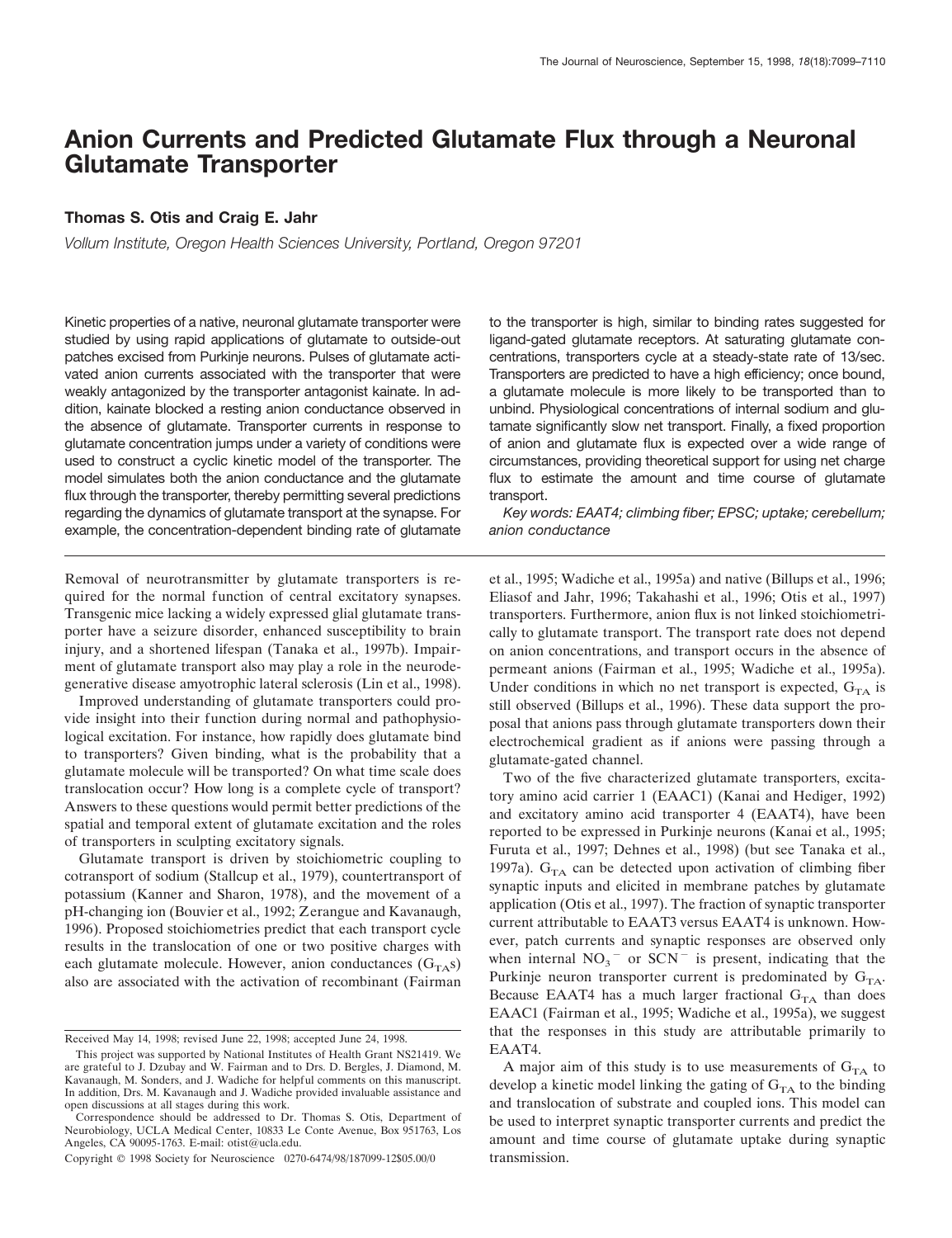#### **Table 1. Kinetic parameters of glutamate transporter anion currents with different intracellular solutions**

| Pipette contents<br>(in mM):  | 140 KSCN,<br>$0$ glutamate | 130 KSCN,<br>10 K-glutamate     | 135 KSCN,<br>5 NaSCN,<br>5 Na-glutamate | 130 NaSCN,<br>10 Na-glutamate |
|-------------------------------|----------------------------|---------------------------------|-----------------------------------------|-------------------------------|
| Brief pulse, $\tau$ (msec)    | $8.6 \pm 0.5$ (21)         | $12.8 \pm 3(3)$                 | $22 \pm 5.3$ (4) <sup>*</sup>           | $54 \pm 12(2)^*$              |
|                               | 9.6                        | 9.6                             | 19.6                                    | 47.8                          |
| Long pulse, $\tau$ (msec)     | $9.4 \pm 0.5$ (28)         | $13.2 \pm 1.4$ (5) <sup>*</sup> | $11 \pm 0.6$ (4)                        | $12 \pm 1.9(6)$               |
|                               | 11.9                       | 12.1                            | 9.2                                     | 5.1                           |
| $I_{\rm ss}/I_{\rm PEAK}$ (%) | $13.5 \pm 2(29)$           | $11 \pm 3(5)$                   | $31 \pm 5(4)^*$                         | $78 \pm 4(10)^*$              |
|                               | 11.3                       | 9.5                             | 35                                      | 71.5                          |

The decay of responses to brief pulses was best described by two exponential components in the 135 KSCN, 5 Na-SCN, 5 Na-glutamate and in the 130 Na-SCN, 10 Na-glutamate conditions. The time constants reported are of the form  $\tau = A_1 \times$  $\tau_1 + A_2 \times \tau_2$ , where  $A_1$  and  $A_2$  are the fractions of the decay contributed by each time constant. **Bold** values are from identical analysis of simulations generated by the model in Figure 6. An asterisk denotes a significant difference at a level of  $p < 0.05$ from the 140 KSCN, 0 glutamate condition.

# **MATERIALS AND METHODS**

*Brain slice preparation.* Outside-out patches were removed from Purkinje neurons in standard  $300$ - $\mu$ M-thick parasagittal slices of rat cerebellum. Techniques for making brain slices were similar to those described previously (Otis et al., 1997). Slices were prepared by removing the brain from a 13- to 18-d-old rat, immersing it in ice-cold saline (4°C), sectioning a block of the cerebellum to be mounted on an agar support, and using a vibratome to slice the tissue. Slices were stored for 30 min at 34°C after being sliced and thereafter were allowed to reach room temperature. Slice storage solution and the solution bathing the slice during whole-cell seal formation consisted of (in mm): 119 NaCl, 2.5 KCl, 2.5  $CaCl<sub>2</sub>$ , 1.3 MgCl<sub>2</sub>, 1 NaH<sub>2</sub>PO<sub>4</sub>, 26.2 NaHCO<sub>3</sub>, and 11 glucose, saturated with 95%  $O_2/5\%$  CO<sub>2</sub>.

*Outside-out patch recordings.* Purkinje cells were visualized with an upright microscope with a  $40\times$  water immersion objective and equipped with infrared differential interference contrast enhancement. All recordings were made at 21–23°C. Pipettes were pulled either from leaded glass (number 0010, World Precision Instruments, Sarasota, FL) or borosilicate glass (World Precision Instruments), and because no differences were noted in any response properties, the data have been pooled. For each experiment one of four different pipette solutions was used, containing (in mM) (1) 140 KSCN; (2) 130 KSCN, 10 glutamate,  $K^+$ -salt; (3) 135 KSCN, 5 NaSCN, 5 glutamate, Na<sup>+</sup>-salt; or (4) 130 NaSCN, 10 glutamate, Na<sup>+</sup>-salt. All solutions also contained (in mm):  $10$  HEPES,  $10$ EGTA, and 1 MgCl<sub>2</sub> and were adjusted to pH 7.3 with either KOH or NaOH as appropriate. Patches were excised from the cell body and initial segment of the proximal dendrite and positioned in front of one barrel of a two-barreled application pipette. The application pipette was shaped from  $\theta$  glass tubing by heating and pulling the tubing such that each barrel had an internal diameter of  $\sim 80 \mu$ m. The application pipette was attached to a piezoelectric bimorph, allowing for rapid translation of the tip over distances of 40–80  $\mu$ m. A short segment of tubing (PE-10) was fed into the back of each barrel of the application pipette and was connected to a four-way manifold. When a patch was in position, three of the gravity-fed inputs to this manifold were clipped off, and a fourth was left open so that solutions continuously flowed from the tip of the application pipette at all times while a patch was present. To switch solutions, we first positioned the patch in front of a flowing barrel, and we switched the input line to the other barrel by clipping and unclipping lines. Using this approach, we typically achieved steady concentrations in 2–3 min. In the dose versus peak response experiments of Figure 4, a 2 mM dose was delivered to each patch, other doses were tested, and then the 2 mM dose was presented again. Data were included in the analysis only if the response recovered to within  $\pm 10\%$  of the peak amplitude measured during the first application. At the end of each experiment the recording pipette tip was cleared with positive pressure, and a solution of reduced ionic strength (diluted 50%) was allowed to flow through the glutamate-containing barrel. In this way the same jumps of the application pipette as were elicited during the experiment could be delivered, and the change in holding current could be recorded. These "open-tip" currents are displayed above each set of experimental traces and represent the time course of solution exchange across the tip of the pipette. In practice the actual solution exchange at the patch surface may be somewhat slower. For the majority of experiments the solutions perfusing the patches contained (in mm): 140 NaCl, 1.8 CaCl<sub>2</sub>, 1 MgCl<sub>2</sub>, 5 HEPES,

0.1 picrotoxin, 0.0125 NBQX, and 0.025 GYKI 52466, adjusted to pH 7.4 with NaOH. A few of the initial experiments contained 5.4 mm KCl substituted for some NaCl, and the results were not significantly different, so the data have been pooled. Currents were recorded with an Axopatch 1C amplifier (Axon Instruments, Foster City, CA), filtered at 1–2 kHz, and digitized at 10 kHz. All salts, glutamate, D-aspartate, and picrotoxin were purchased from Sigma (St. Louis, MO). NBQX and GYKI 52466 were purchased from Research Biochemicals (Natick, MA).

*Data analysis.* Data analysis, including exponential fitting and fitting of the Hill equation to dose–response relationships was performed in Origin 4.0 (MicroCal, Northampton, MA). For some traces an average trace taken with the patch moved out of the flow was subtracted to remove artifacts attributable to the voltage pulse applied to the bimorph. Alternatively, decaying single exponentials fit to such records were subtracted. Time 0 for exponential fits was fixed at the time of the pulse onset, and the fits were forced to the appropriate steady-state current level (amplitude measured at the end of the 100 msec pulse for long-pulse data in Table 1; zero for the short pulses). Error bars represent  $\pm$  1 SEM. Student's *t* test was used to determine confidence intervals.

*Simulations.* Simulations were performed by using the Simulation Control Program (Simulation Resources, Berrien Springs, MI). The model was optimized by varying the rates until a given set of rates described the major features of the data. Typically, the evaluation of a given version of the model involved comparing simulations to idealized data traces with average kinetic properties. The model was optimized by comparing it with features of the experimental data in the following order: (1) the kinetics of responses to brief and long pulses with no internal  $Na<sup>+</sup>$  or glutamate, (2) the internal sodium and glutamate dependence of these responses, (3) the recovery time course elicited with pairs of pulses, and (4) the dose dependence of the peak and rise times. When the rates providing an acceptable fit to these parameters were determined, a small adjustment was made to the rates so that the model would conform to the thermodynamic equation relating the ion and glutamate gradients to the membrane potential. With all ion gradients set to one, zero flux should occur in a glutamate gradient determined by the simplified equation relating membrane potential,  $\Psi$ , to the glutamate Nernst potential:

$$
\Psi = -(RT/2F)ln([Glu_i]/[Glu_0]),\tag{1}
$$

where  $R$  is the gas constant,  $T$  is the temperature, and  $F$  is Faraday's constant. Given that the  $\Psi$  for the model was approximately  $-85$  mV (mean holding potential =  $-83 \pm 1.6$  mV;  $n = 67$  patches) for these experiments, the glutamate gradient at equilibrium should be 853-fold. With all Na<sup>+</sup> and K<sup>+</sup> concentrations set to 80 mm and pH<sub>i</sub> = pH<sub>o</sub> = 7.3, rates in the model were adjusted such that zero net flux occurred with  $[\text{Glu}_{i}]/[\text{Glu}_{o}] = 853.$ 

#### **RESULTS**

Anion currents associated with native (Bergles and Jahr, 1997; Otis et al., 1997) and recombinant (Wadiche and Kavanaugh, 1998) glutamate transporters can be recorded in outside-out membrane patches in response to glutamate transporter substrates. By rapidly applying substrates to patches, we can achieve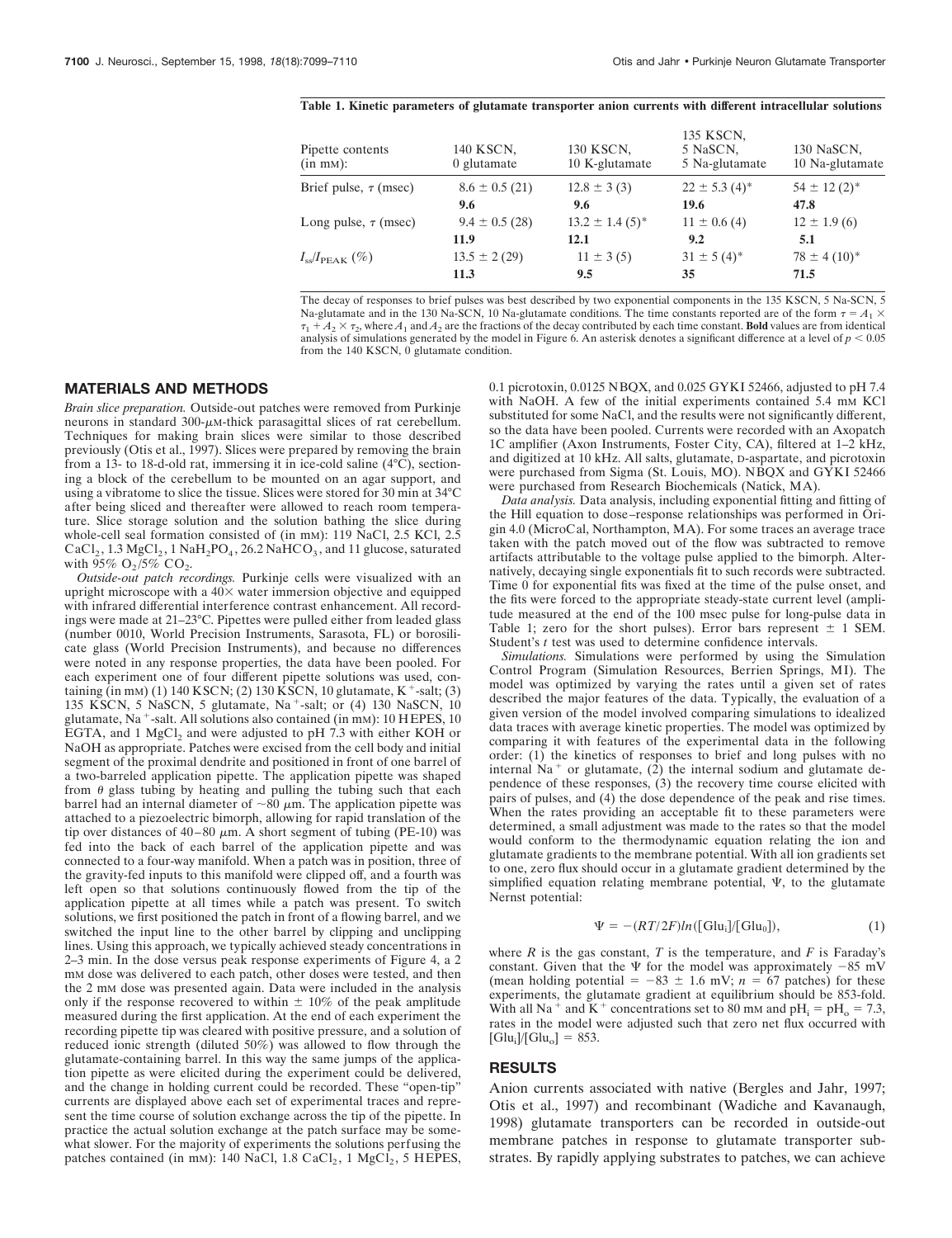

*Figure 1.* Intracellular ion and L-glu concentrations affect the kinetics of transporter currents. Each panel shows superimposed responses to brief  $\langle$   $\langle$  3 msec) and long (100 msec) pulses of 2 mM L-glu to an outside-out patch with the indicated intracellular monovalent cation and L-glu concentrations. In addition,  $B-D$  show the responses (*dotted traces*) to the brief pulses of L-glu in the continuous presence of 300  $\mu$ M D-aspartate, a selective substrate for the glutamate transporter. D-Aspartate caused a steady-state inward current, and the baselines of these traces have been adjusted by adding 16.6, 8.1, and 20.3 pA for *B*, *C*, and *D*, respectively. The *top sets* of *traces* in each panel are open-tip currents and represent the time course of L-glu application. Holding potential  $(V_h)$  is  $-69$ ,  $-85$ ,  $-78$ , or  $-88$  mV for *A–D*, respectively. Each trace is the average of  $4$ –12 responses.

precise temporal control of the concentrations of substrates and ions involved in transport. In addition, different ion and substrate concentrations can be imposed on the cytoplasmic side of the transporter. In all of the experiments in the present study, transporter currents were isolated from ligand-gated receptor currents by continuously exposing the patches to a cocktail of receptor antagonists, including glutamate receptor antagonists NBQX (12.5  $\mu$ M) and GYKI 52466 (50  $\mu$ M) and the GABA<sub>A</sub> receptor antagonist picrotoxin (100  $\mu$ M). Consistent with previous reports for Purkinje neurons (Haüsser and Roth, 1997), initial experiments performed with 50  $\mu$ M D-APV gave no indication that NMDA receptors were present; thereafter, APV was not included.

# **The kinetics of transporter anion currents are sensitive to internal cation concentrations**

Studies by Barbour et al. (1991) of the glutamate transporter in Müller glial cells suggested that internal glutamate  $(L-glu)$  inhibits the transporter current but only if internal  $Na<sup>+</sup>$  is also present. We first tested whether the  $G<sub>TA</sub>$  of the Purkinje neuron transporter showed a similar dependence on internal  $Na<sup>+</sup>$  and  $L-glu$ and, if so, how these internal species affected the kinetics of anion currents. Figure 1 illustrates responses to brief-duration  $\approx$ msec) and long-duration (100 msec) pulses of millimolar concentrations of L-glu, with internal solutions containing differing amounts of  $L-glu$  and  $Na<sup>+</sup>$  as indicated. The time course of solution exchange in this and all subsequent figures is illustrated by the top set of traces in each panel, which represent the open-tip currents recorded as described in Materials and Methods. As expected for glutamate transporter currents, responses to brief pulses of L-glu were abolished by application of the glutamate transporter agonist D-aspartate (300  $\mu$ M; *dotted traces* in Fig. 1*B–D*), which caused an inward current shift (baselines of displayed traces have been adjusted, as indicated in the legend). Transporter anion currents were seen despite the inclusion of millimolar concentrations of L-glu in the pipette (Fig. 1*B*), and the addition of 10 mm L-glu to the  $K^+$ -containing internal solution had no effect on the kinetics of the responses nor on the size of steady-state currents relative to the peak currents elicited by 100 msec pulses (Fig. 1*A,B*, Table 1). By contrast, adding millimolar concentrations of  $Na<sup>+</sup>$  and L-glu to the pipette solution significantly increased the relative size of the steady-state current and slowed the decay in response to brief pulses by introducing a slow exponential component (Fig. 1*C*, Table 1). Under conditions in which no  $K^+$  is present and high concentrations of Na<sup>+</sup> and L-glu exist inside and outside, transporters are expected to operate as homoexchangers, i.e., with no net flux of  $L$ -glu or  $Na<sup>+</sup>$ (Kanner and Sharon, 1978; Kanner and Bendahan, 1982; Kavanaugh et al., 1997). As shown in Figure 1*D* and Table 1, such conditions caused the anion currents to slow still further and the relative size of the steady-state currents to grow larger. Compar-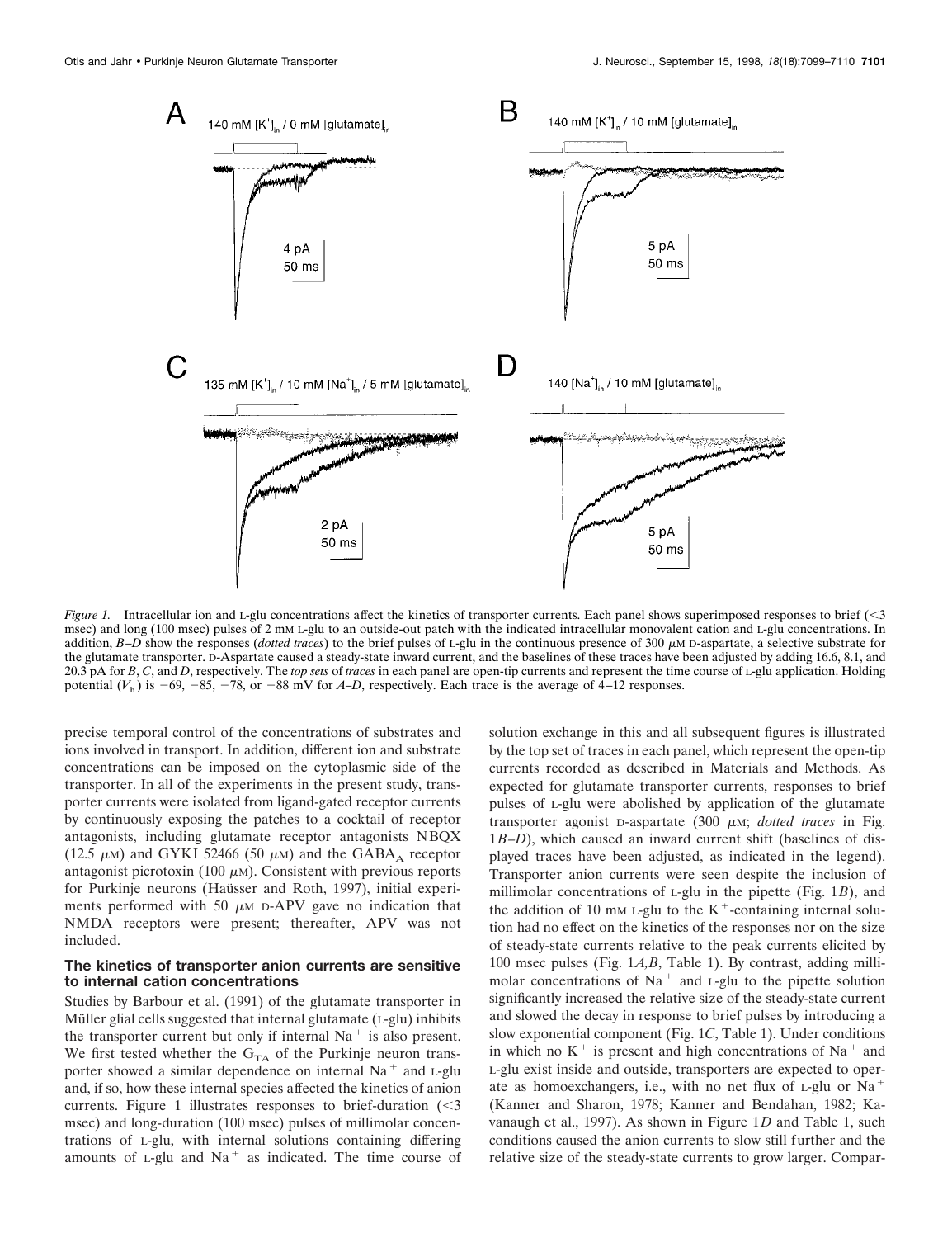

*Figure 2.* Transporter current can be detected in the absence of L-glu. *A*, Responses elicited by 10 msec, 2 mm pulses of L-glu at different membrane potentials between -120 and 0 mV. At hyperpolarized potentials the current decays past the initial baseline and transiently appears outward (at approximately the time marked by the  $\circlearrowleft$ ). This phase is termed the "overshoot current." *B*, The mean inward ( $\circlearrowleft$ ) and outward ( $\circlearrowright$ ) peak amplitudes of responses in four similar experiments were measured and are plotted as a function of membrane potential. All measurements were normalized in each patch to the peak inward current at  $-100$  mV. *C*, The transporter antagonist kainate inhibits inward current in the absence of L-glu and weakly inhibits the response to 2 mM L-glu. From the same patch, responses to 100-msec-duration jumps into 10 mM kainate, 2 mM L-glu, or 2 mM L-glu in the continuous presence of 10 mM kainate are superimposed.  $V<sub>h</sub> = -95$  mV. The scale bar is as in *A*, but with a 50 msec time base. *D*, The peak amplitude of the inward current ( $\bullet$ ) in response to 2 mM L-glu and the average amplitude of the steady-state current (at  $\circ$ ) in response to 10 mM kainate were measured in six patches. The kainate-elicited current was measured at different membrane potentials, and for each patch all values were normalized to the peak inward current at 2100 mV. The *I–V* curve for the inward current in *B* has been superimposed ( *gray circles*) for comparison over the entire range of membrane potentials. The current versus voltage relationships in *B* and *D* are consistent with the outward current resulting from a block of an inward current with the same ionic basis as that elicited by L-glu.

ing the data from experiments like those in Figure 1, *B* and *C*, suggests that, after translocation to the inside, at least one  $Na<sup>+</sup>$ must unbind before L-glu dissociates. In addition, the data imply that Purkinje neuron transporters conduct anions despite having no net movement of L-glu or coupled charges (Billups et al., 1996). Finally, these results provide further evidence that the anion currents arise from the transporter, because changes in the internal [Na<sup>+</sup>] and [L-glu] should alter transport, but not receptor-mediated events.

#### **An anion leak current is present in the absence of glutamate**

Transporters for several different neurotransmitters exhibit constitutive leak conductances in the absence of substrates (Cammack et al., 1994; Mager et al., 1994; Galli et al., 1995; Vandenberg et al., 1995; Bergles and Jahr, 1997; Sonders et al., 1997). For the Purkinje neuron transporter, evidence for an anion leak conductance in the absence of L-glu is shown in Figures 2 and 3. The decay of the inward current in response to brief exposure to 2 mM L-glu (2–10 msec) showed an overshoot that was especially

prominent at hyperpolarized potentials. Relative to the baseline before the L-glu pulse, this outward phase of the current was apparent between 20 and 100 msec after the initial inward peak current (Fig. 2*A*, *open circle*). The ionic dependence of the inward ( *filled circle*) and outward (*open circle*) phases of such responses was examined by making 2 mm L-glu jumps of 10 msec duration at different membrane potentials between  $-130$  and 0 mV. Results from a single patch are shown in Figure 2*A* and average data for six patches in Figure 2*B*. As expected for an internal solution containing  $SCN^{-}$ , an anion with high permeability through the glutamate transporter (Eliasof and Jahr, 1996; Otis et al., 1997), the current–voltage (*I–V*) relationship for the initial peak was inward at all membrane potentials and had an extrapolated reversal potential greater than  $+30$  mV. The peak of the overshoot measured after the end of the L-glu pulse was outward at all potentials and showed an *I–V* relationship with a similar, although slightly more rectifying, shape (Fig. 2*B*). These *I–V* relationships are consistent with the idea that the two phases have the same ionic basis and that the later outward phase results from a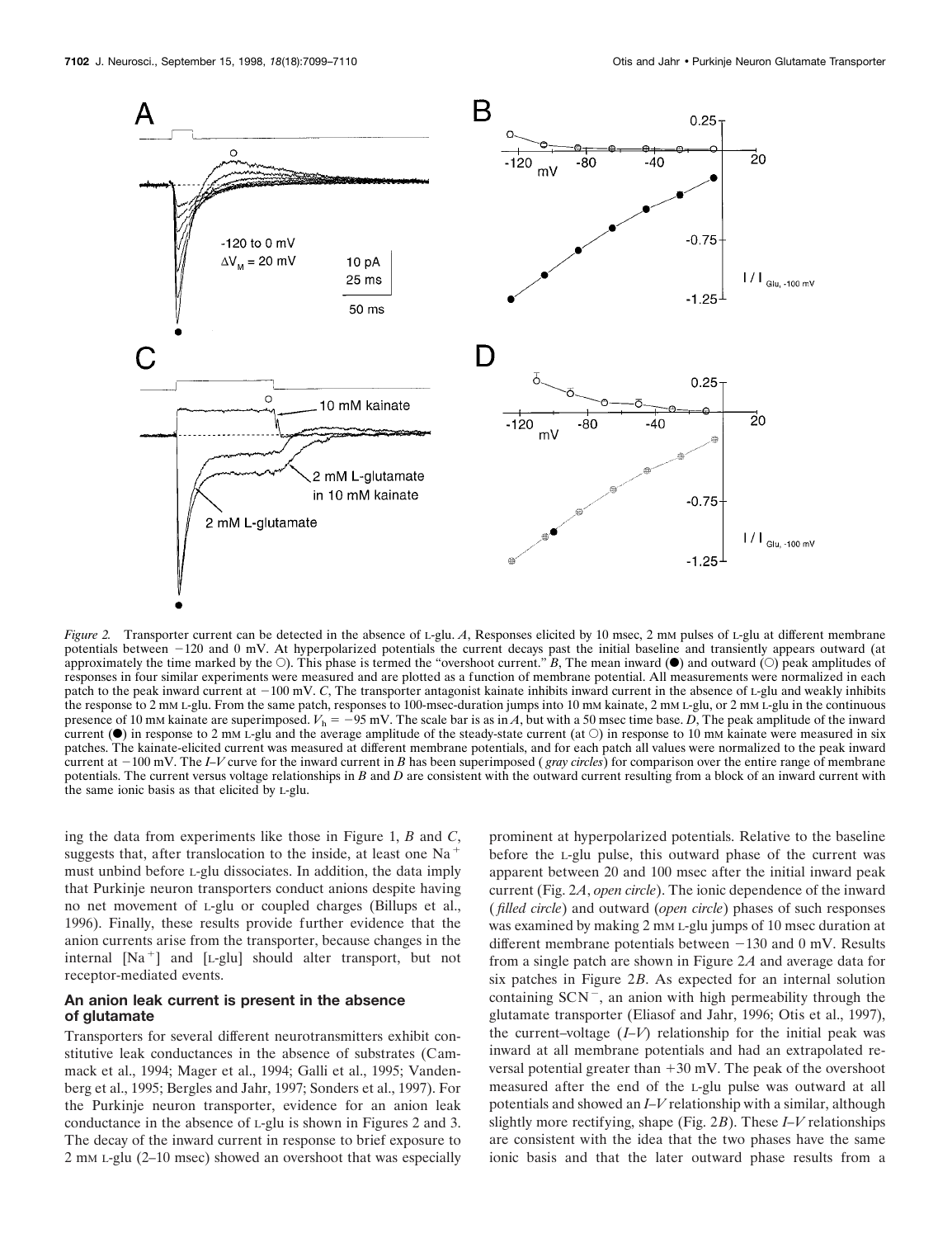

transient reduction in a tonic conductance. The reduction in tonic conductance is elicited only on rapid L-glu binding, and the model presented later suggests that this may be caused by synchronous activation and movement of transporters through conducting states to a series of nonconducting states in a cycle.

Kainate and dihydrokainate, conformationally restricted analogs of L-glu, competitively bind to the GLT-1 glutamate transporter but, unlike most competitive ligands, are not transported (Arriza et al., 1994; Vandenberg et al., 1995; Wadiche et al., 1995b). As expected if EAAT4 or EAAC1 transporters were present in the patches, high concentrations of kainate only weakly antagonized responses to 2 mM L-glu (Arriza et al., 1994; Fairman et al., 1995). In 10 patches the mean percentage of the peak inward current elicited by 2 mm L-glu in the continuous presence of 10 mm kainate to that in the absence of kainate was  $104 \pm 6\%$ (Fig. 2*C*). However, in outside-out patches that exhibited large inward currents in response to  $L-glu$  (peak  $> 10$  pA), jumps into 10 mm concentrations of kainate  $(n = 14)$  or dihydrokainate  $(n = 16)$ 2) elicited outward currents (Figs. 2*C*, 3*B*). The mean *I–V* relationship for these kainate-elicited outward currents (Fig. 2*D*) was similar in shape to the *I–V* relationship for the overshoot shown in Figure 2*B*, although at all potentials the kainate-sensitive current was relatively larger than the overshoot. In four patches the outward current in kainate was  $18 \pm 6\%$  of the peak inward current elicited by  $L$ -glu at  $-90$  mV. These observations suggest, first, that the transporters mediate a tonic anion current in the absence of substrate (Bergles and Jahr, 1997); second, that this current is transiently inhibited after brief exposure to L-glu; and, third, that the same current can be blocked by the nontransported antagonist kainate.

If the overshoot current and the kainate-sensitive current are both the result of blocking a tonic leak conductance, then kainate should block the overshoot. Figure 3*A* shows this to be the case; a 10 msec pulse of 2 mM L-glu activated a fast inward current, followed by a large overshoot current, and the overshoot was abolished in 10 mM kainate. Figure 3*B* illustrates the response in the same patch to a 100-msec-duration jump into 10 mm kainate. The result in Figure 3*A* was observed in five patches with a prominent, late outward phase after the L-glu jump. These experiments support the proposal that a substrate-independent anion leak exists and that the leak can be inhibited by substrate or antagonist binding.

# **Glutamate dose dependence of the transporter currents**

To estimate how rapidly L-glu binds to the transporter, we delivered jumps into different concentrations of L-glu to individual patches. This was accomplished by using a manifold input to the two-barrel application pipette (see Materials and Methods) so that each patch could be exposed to up to four different concentrations. Figure 4*A* shows data from a typical patch. Responses to 50-msec-duration jumps into the indicated concentrations have been superimposed, clearly showing that the rise time and the peak amplitude vary with different concentrations of L-glu. Average data from several patches are shown in Figure 4, *B* and *C*. Each patch included in the analysis was exposed to 2 mm L-glu and at least two additional concentrations; the symbols represent measurements from 3 to 16 patches. The superimposed lines were obtained from simulations performed with the model presented later in Results. Fits of the Hill equation to the dose versus normalized peak current relationship in Figure  $4B$  yielded a  $K<sub>D</sub>$ of 30  $\mu$ M and a Hill coefficient of 1.

#### **Time course of recovery from depression**

As indicated by the experiments summarized in Table 1, the transporter current depresses during sustained applications of L-glu to a level  $\sim$ 10–15% of the peak current amplitude. One simple interpretation of these data and the rapid activation of the conductance at high doses (Fig. 4) is that the binding of glutamate activates an anion-conducting state with little delay but that this state is visited less frequently because it is inaccessible at later times during a complete cycle of transport. If this hypothesis is correct, the rate of recovery of the anion current from this depression may reflect the cycling rate of the transporters. The recovery rate can be measured by delivering pairs of pulses of L-glu separated by varying intervals. Data from such an experiment are displayed in Figure 5*A*; mean data for six patches are displayed in Figure 5*B*. The line shows the results from simulated responses from the model presented below. The recovery can be well described by a single exponential of 60 msec starting after the 10 msec interval, and, following the reasoning given above, this would correspond to a maximal cycling rate of  $\sim$ 14 Hz.

# **A kinetic model of the Purkinje cell glutamate transporter**

The data presented above were used to develop a kinetic model of the Purkinje neuron transporter. Previously published models provided a starting point (Kanner and Bendahan, 1982; Wadiche et al., 1995a; Billups et al., 1996). In addition, the stoichiometry proposed for the neuronal glutamate transporter EAAT3  $(EAAC1)$  of three Na<sup>+</sup> ions and one proton cotransported and one  $K^+$  ion countertransported per L-glu molecule (Zerangue and Kavanaugh, 1997) was incorporated into the model. As illustrated in Figure 6, explicit binding of all stoichiometrically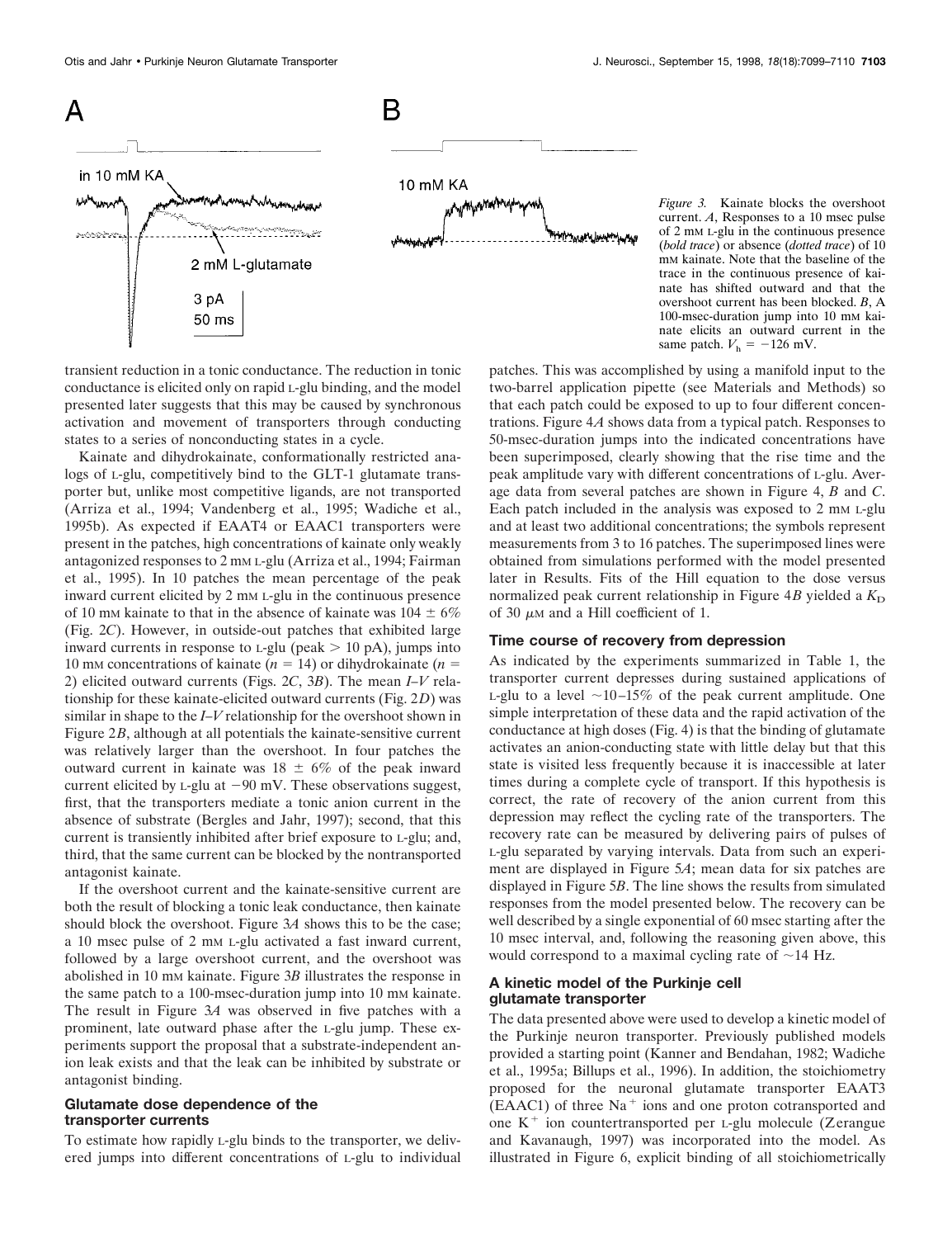

*Figure 4.* Dose dependencies of the rise time and peak current. *A*, Responses from the same patch to 50 msec steps of 10000, 2000, 100, and 10  $\mu$ M L-glu.  $V_h = -80$  mV. *B*, Normalized peak amplitude versus [L-glu]. Each  $\bullet$  indicates the mean peak amplitude (normalized to the peak in response to the 2 mM dose) from between 3 and 11 patches. The *line* represents identical measurements from the simulation presented in Results. *C*, The 20–80% rise times versus [L-glu]. Patch data are represented by the  $\bullet$  ( $n = 5$  to 16 patches); the *line* was obtained from an analysis of the simulation.

coupled ions required a cycle of 14 connected states, seven states with binding sites facing the extracellular space (subscript *o*) and seven states facing the intracellular space (subscript *i*). To introduce the details of the model, we found it useful to consider a cycle of transport. We begin with the transporter facing the extracellular space with no ions or substrate that are bound, corresponding to state  $T_o$ . The transporter binds three Na<sup>+</sup> ions in succession, pushing through states  $NT_0$ ,  $N^2T_0$ , and into  $N^3T_0$ . At this point an  $L$ -glu molecule can bind  $(GN^{3}T_{o})$ , followed by a proton  $(HGN^{3}T_{o})$ ; with all cotransported species bound, the transporter is able to translocate such that the binding sites now face the intracellular space  $(HGN^{3}T_{i})$ . Into the intracellular space a Na<sup>+</sup> ion dissociates first  $(HGN<sup>2</sup>T<sub>i</sub>)$  and then L-glu  $(HN<sup>2</sup>T<sub>i</sub>)$ , followed by the proton  $(N<sup>2</sup>T<sub>i</sub>)$ . Next, two Na<sup>+</sup> ions

unbind in succession, causing passage through  $NT_i$  to  $T_i$ . Finally, by binding a  $K^+$  ion  $(KT_i)$ , the transporter can return to face the extracellular space  $(KT_0)$  at which point the  $K^+$  ion can dissociate.

Anion conductance is included in the model by the addition of the two states  $N^3T_o^*$  and HGN<sup>3</sup> $T_o^*$ . The state  $N^3T_o^*$  is used to simulate conductance in the absence of agonist (see Figs. 2, 3). It is connected to the extracellular state bound by three  $Na<sup>+</sup>$  ions, but no L-glu molecule  $(N^3T_0)$ . The conductance activated by L-glu is provided by  $HGN^3T_o^*$ , connected to the first state in which the transporter has bound L-glu and all cotransported ions (HGN<sup>3</sup>T<sub>o</sub>). Simulations of the G<sub>TA</sub> thus represent the sum, termed  $P_0$ , of the occupancy probabilities of both conducting states.

The rate constants shown in Table 2 were determined by starting with microscopic affinities near published  $K<sub>D</sub>$  values for the various coupled ions and then varying rates to obtain acceptable fits (see Materials and Methods). Several features of the data constrained key rates in the model. The L-glu binding rate on the outside and the opening rate for the bound open state were set by the dose dependencies of the rise times and peak current (see Fig. 4), whereas the rate of L-glu unbinding on the outside was controlled by the rate of decay of the current after an L-glu pulse under exchange conditions (i.e., high internal [Na<sup>+</sup>]; see Fig. 1*D*). The equilibrium constant describing the transition from outwardto inward-facing binding sites  $(K_7)$  was influenced strongly by the steady-state-to-peak current ratios in L-glu. On the basis of the sensitivity of the kinetics to internal  $[Na<sup>+</sup>]$ , it was determined that a sodium ion dissociates before L-glu on the inside. The recovery rate (see Fig. 5) dictated the rate-limiting step in the cycle, the rate of unbinding of glutamate on the inside (transition  $HGN^{2}T_{i}$  to  $HN^{2}T_{i}$ ). This step in the cycle was chosen for the rate-limiting transition because the transporter turnover rate is known to be agonist-dependent (Fairman et al., 1995). In support of this idea, the rate of recovery measured as in Figure 5 but with pairs of D-aspartate pulses was slower than that for L-glu (T.S.O., unpublished observations). Equilibrium constants for ion binding on the outside  $(K_1, K_2,$  and  $K_4$ ) were chosen to reflect the published dose–response relationships for various ions (Barbour et al., 1991; Szatkowski et al., 1990; Fairman et al., 1995; Billups et al., 1996; Zerangue and Kavanaugh, 1996). Finally, two different binding affinities for external sodium ions were chosen to shift larger fractions of transporters toward the state to which L-glu binds ( $N^3T_0$ ) while maintaining a suitably low affinity for Na<sup>+</sup> (Barbour et al., 1991). At steady state with no L-glu present the occupancies of the states  $NT_0$ ,  $N^2T_0$ , and  $N^3T_0$  were 0.083, 0.58, and 0.271, respectively. The high occupancy of  $N^3T_0$  also allowed a single unbound open state by itself to generate enough conductance in the absence of agonist (see Figs. 2, 3).

Simulations from the model matched many aspects of the experimental data. The time course of responses and the relative size of the steady-state current obtained with different internal ion and L-glu concentrations were well described, as shown in Figure 7 and in Table 1. The concentration dependencies of the peak current and 20–80% rise time were predicted accurately (Figs. 4*B,C, lines*; 8*A*), as was the rate of recovery of the current measured with pairs of L-glu pulses (Figs. 5*B, line*; 8*B*). To make comparisons with published experimental data, we obtained  $K<sub>D</sub>$ values and Hill coefficients for fits to simulations of the steadystate current or of L-glu flux versus the concentrations of Na<sup>+</sup>,  $H^+$ ,  $K^+$ , or *L*-glu (Table 3). These were in general agreement with published values from measurements made under similar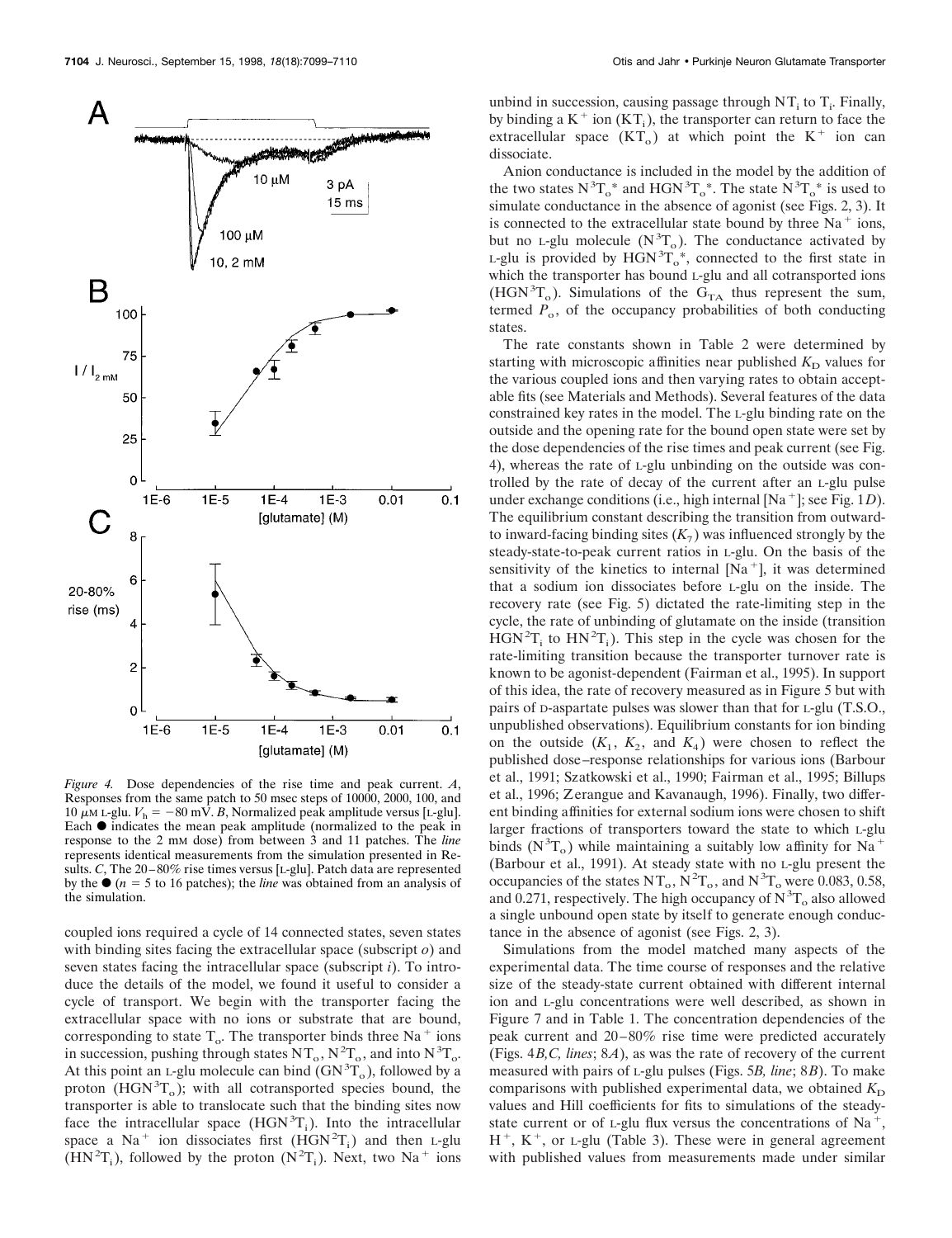

*Figure 5.* Recovery from depression of the transporter current. *A*, Responses to pairs of 10 msec steps into 2 mM L-glu separated by varying intervals of 10, 25, 50, 100, 150, and 200 msec.  $V_h = -74$  mV. *B*, Depression of the peak amplitude of the second response,  $P_2$ , relative to the peak of the first,  $P_1$ , versus the interval. Mean data from six patches are represented by the  $\bullet$ ; the *line* indicates the results from an analysis of the simulation.

$$
\begin{array}{ccc}\n&\text{N}^3\text{T}_o^* &\text{HGN}^3\text{T}_o^* \\
&\kappa_5\text{ }\uparrow &\kappa_6\text{ }\uparrow &\kappa_6\text{ }\uparrow \\
&\text{KT}_o\rightleftharpoons \text{T}_o\stackrel{\text{1/3*K}_1}{\rightleftharpoons} \text{NT}_o\stackrel{\kappa_1}{\rightleftharpoons} \text{N}^2\text{T}_o \stackrel{\text{3*K}_2}{\rightleftharpoons} \text{N}^3\text{T}_o \stackrel{\kappa_3}{\rightleftharpoons} \text{GN}^3\text{T}_o \stackrel{\kappa_4}{\rightleftharpoons} \text{HGN}^3\text{T}_o \\
&\text{KT}_i\rightleftharpoons \text{T}_i\stackrel{\text{1/3*K}_1}{\rightleftharpoons} \text{NT}_i\stackrel{\kappa_1}{\rightleftharpoons} \text{N}^2\text{T}_i \stackrel{\kappa_9}{\rightleftharpoons} \text{HNP}^7_i\stackrel{\kappa_8}{\rightleftharpoons} \text{HGN}^2\text{T}_i\stackrel{\text{3*K}_1}{\rightleftharpoons} \text{HGN}^3\text{T}_i\n\end{array}
$$

*Figure 6.* A kinetic model for the Purkinje neuron transporter. The subscripts *o* and *i* indicate whether the binding sites for L-glu or ions are facing the extracellular or intracellular spaces, respectively. The prefixes *K*, *N*, *H*, and *G* represent bound ions  $K^+$ ,  $Na^+$ ,  $H^+$ , and *L*-glu, whereas the *superscript* indicates the number of Na<sup>+</sup> ions that are bound. The *asterisk* denotes the two open-channel states. Equilibrium constants  $\bar{K}_1 - K_{11}$  are indicated for the appropriate reactions; values for the constants are listed in Table 2.

conditions: L-glu  $(K = 2.5 \mu\text{m}; n = 1)$  (Fairman et al., 1995), sodium ( $K = 22.5$  mm;  $n = 3$ ) (Barbour et al., 1991), protons ( $K =$  $26-43$  nm;  $n = 1$ ) (Billups et al., 1996; Zerangue and Kavanaugh, 1996), or potassium  $(K = 19 \text{ mm}; n = 1)$  (Szatkowski et al., 1990).

The model also was able to reproduce the antagonism of the overshoot current as well as the lack of antagonism of the peak current (Fig. 8*C*). This was accomplished by the addition of a kainate-bound state (not shown in Fig. 6) in fast equilibrium with the state to which L-glu binds,  $N^3T_0$ . The microscopic affinity assigned to kainate binding was low (1 mM), in line with estimates for EAAT1, EAAT3, and EAAT4 (Arriza et al., 1994). Under control ionic conditions (140 mm [Na<sup>+</sup>]<sub>o</sub>), simulations predicted  $P<sub>o</sub>$  values of 0.062 in the absence of L-glu, 0.527 at the peak of the L-glu response, and 0.114 at steady state in L-glu. In the same ionic conditions but with 10 mm kainate present, these values shifted to 0.017, 0.504, and 0.114, respectively. Thus, after subtracting the baseline  $P_{\text{o}}$ , the peak of the simulated response in 10 mm kainate was 105% of the similarly determined peak in control. The small

#### **Table 2. Parameters for kinetic scheme in Figure 6**

| Equilibrium constant $=$                                                     | Backward<br>rate (/sec) ÷ | Forward<br>rate $($ /sec $)$ | $= K_{\rm D}$    |
|------------------------------------------------------------------------------|---------------------------|------------------------------|------------------|
| $K_1$ (Na <sup>+</sup> <sub>out</sub> 1, 2, K <sup>+</sup> <sub>out</sub> 1) | $20 \times 10^5$          | $10^8/M$                     | $20 \text{ mM}$  |
| $K_2$ (Na <sup>+</sup> out 3)                                                | $100 \times 10^5$         | $10^8/M$                     | $100 \text{ mM}$ |
| $K_3$ (Glu out)                                                              | 180                       | $1.8 \times 10^{7}$ /M       | $10 \mu M$       |
| $K_4$ (H <sup>+</sup> out)                                                   | 1500                      | $10^{11}$ /M                 | $15 \text{ nm}$  |
| $K5$ (unbound open)                                                          | 7000                      | 1600                         | 4.375            |
| $K_6$ (bound open)                                                           | 2500                      | 5000                         | 0.5              |
| $K_{\tau}$                                                                   | 200                       | 230                          | 0.87             |
| $K_8$ (Glu in)                                                               | 16.5                      | $10^{5}/M$                   | $165 \mu M$      |
| $K_0$ (H <sup>+</sup> in)                                                    | $10 \times 10^4$          | $10^{11}$ /M                 | $100 \text{ nm}$ |
| $K_{10}$ (K <sup>+</sup> in)                                                 | $5 \times 10^5$           | $10^8/M$                     | $5 \text{ mM}$   |
| $K_{11}$                                                                     | 238                       | 2000                         | 0.119            |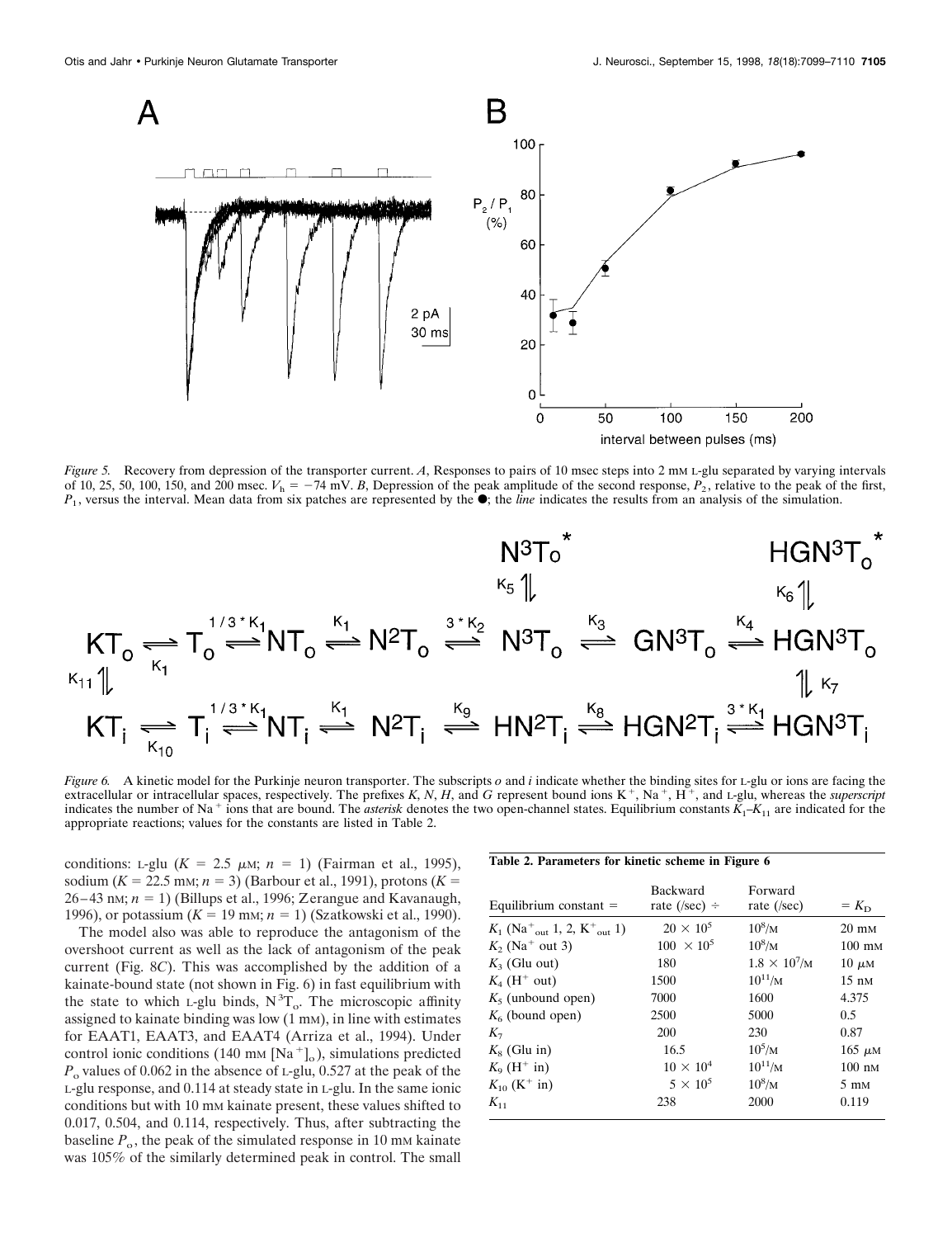

*Figure 7.* Simulations of the effects of intracellular ion and L-glu concentrations on the kinetics of transporter currents. Each panel represents simulated  $G<sub>T</sub>$ s in response to brief (<3 msec) and long (100 msec) pulses of 2 mM L-glu, with varying internal L-glu and ion concentrations as indicated. The conditions match those for the experiments shown in Figure 1. The *top set* of *traces* in each panel indicates the time course of L-glu application.  $P_0$  denotes the sum of the occupancy probabilities of the two open states. The baseline (*dashed line*) in this and all subsequent figures simulating  $P_0$  is at  $P_0 = 0.062$ because of the conductance in the absence of agonist.

potentiation of the response caused by kainate in the model is attributable to the fact that kainate antagonizes the steady-state baseline current more effectively than it does the peak.

### **The model predicts glutamate flux in addition to the anion conductance**

One aim of this study was to understand at a quantitative level the relationship between the  $G<sub>TA</sub>$  and the stoichiometrically coupled transport steps. Unfortunately, the coupled cationic charge movements corresponding to L-glu flux are too small to resolve in these studies; therefore, the kinetics of  $G<sub>TA</sub>$  and this component cannot be compared directly, although the hippocampal astrocyte transporter seems to exhibit a coupled current and an anion current with similar kinetics (Bergles and Jahr, 1997). To examine the relationship between glutamate flux and  $G<sub>TA</sub>$ , we estimated the rate of internal L-glu accumulation by determining net flux between the states  $\text{HGN}^2\text{T}_i$  and  $\text{HN}^2\text{T}_i$  as a function of time. In conjunction,  $G_{TA}$  was simulated by monitoring  $P_o$  under the same conditions. The predictions of the model of  $G_{TA}$  (Fig. 9*A,B, top*) and net glutamate flux (*bottom*) versus time are shown in response to 2- and 100-msec-duration pulses of 2 mm L-glu. The simulation in Figure 9A was performed with external  $[Na^+]$  and internal  $[K^+]$  of 140 mm and no Na<sup>+</sup> or L-glu inside. The addition of physiological concentrations of Na<sup>+</sup> and L-glu (10 mm) to the inside had a significant effect on the kinetics of the  $G<sub>TA</sub>$ , as shown earlier, but also slowed the predicted net rate of L-glu accumula-

tion (Fig. 9*B*). This inhibition of *L*-glu transport by internal Na<sup>+</sup> was examined in more detail in Figure 9*C*. Here the net number of L-glu molecules transported for each transporter was determined for different duration pulses of L-glu by using the same two sets of ionic conditions as in Figure 9, *A* and *B*. Under both conditions the probability of a molecule being transported increased steeply as a function of pulse duration over the time range during which the binding of  $L$ -glu and the  $H^+$  occurs (durations  $> 250$   $\mu$ sec). The probability then approached but remained <1 for pulse durations briefer than 10 msec (Fig. 9*C*). Lengthening L-glu applications beyond 60 msec resulted in the accumulation of greater than one L-glu molecule per transporter. This can be understood by considering that, on binding, multiple cycles of transport can occur during the longer applications, the number of cycles determined by the steady-state turnover rates in 2 mm L-glu (13.1 and 7.9/sec, respectively, for 0 and 10 mm  $\text{Na}^+$ conditions). These maximal turnover rates indicated by the model are similar to the turnover rate of 14.6/sec suggested for the glial glutamate transporter EAAT2 (Wadiche et al., 1995b). As is evident in Figure 9*C*, the effect of internal Na<sup> $+$ </sup> and L-glu (compare *filled circles* with *open circles*) was to lower uniformly the probability of net transport at all durations. Another approach toward assessing the efficiency of transport is to determine the likelihood, given binding, that an L-glu molecule will be transported. This can be estimated by dividing the net transport rate by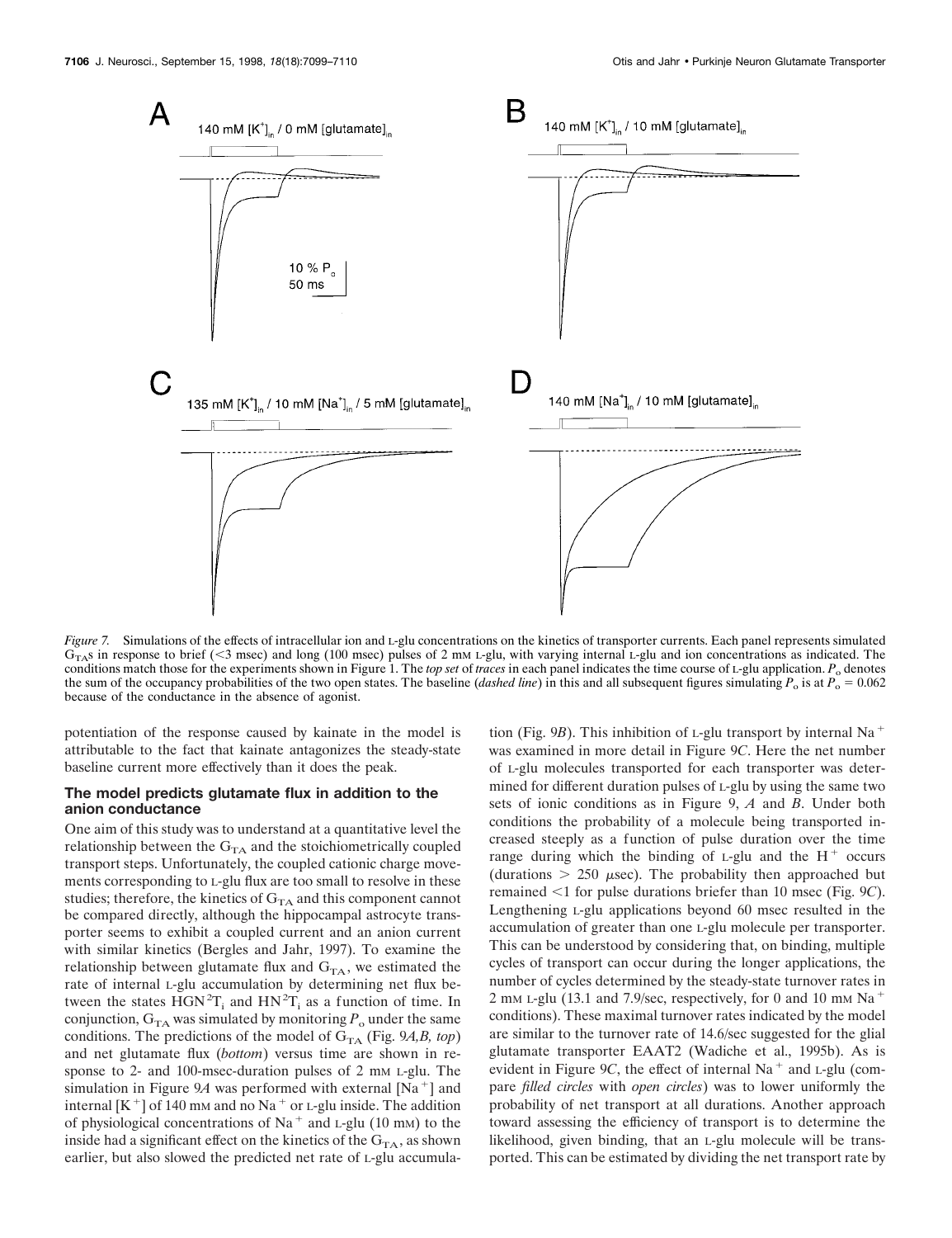

*Figure 8.* Simulations of the dose dependence, recovery, and kainate blockade experiments. *A*, Results from the model in response to 50 msec steps into varying doses of L-glu. The conditions are the same as in Figure 4*A*. *B*, Simulations of pairs of 10 msec steps of 2 mM L-glu delivered at different intervals to monitor the recovery. Conditions are the same as in Figure 5*A*. *C*, To simulate the effects of 10 mm kainate on the overshoot, we added an additional state to the model shown in Figure 6. This kainate-bound state was in fast equilibrium with the state  $\overline{N}_0^3T_0$  and had a  $K<sub>D</sub> = 1$  mM, with a [kainate]-dependent binding rate of 10<sup>7</sup> M/sec and a dissociation rate of  $10^4$ /sec. Displayed are superimposed responses to 10 msec pulses of 2 mM L-glu delivered to the model in the continuous presence (*darker line*) and in the absence of 10 mM kainate. Conditions are the same as those in Figure 3*A*.

the forward flux into the bound-state  $GN^3T_{o}$  at steady state under conditions in which there is no net efflux. With no  $Na<sup>+</sup>$  or L-glu inside, the model predicts that 74.6% of the molecules that bind are transported, whereas with 10 mm  $Na<sup>+</sup>$  inside, this efficiency drops to 51.7%. These calculations suggest that the Purkinje neuron glutamate transporter operates with a high capture effi-

#### **Table 3. Results from dose–response simulations**

| Conditions                                                                | Dose vs $P_{\alpha}$ | Dose vs flux    |
|---------------------------------------------------------------------------|----------------------|-----------------|
| $(1)$ vary $\lceil Glu_{out} \rceil$                                      | $K = 3 \mu M$        | $K = 3.1 \mu M$ |
| $[Na^+_{out}] = 146$ mM                                                   |                      |                 |
| $[K^+] = 140$ mM                                                          | $n=1$                | $n=1$           |
| $[Na \cdot Glu_{in}] = 10$ mm                                             |                      |                 |
| $(2)$ vary $[Na+out]$                                                     |                      |                 |
|                                                                           | $K = 14$ mm          | $K = 22$ mm     |
| $\text{[Glu}_{\text{out}}$ = 30 $\mu$ M<br>$[K^+_{in}] = 140$ mM          | $n = 2.6$            | $n = 1.8$       |
| $[Na \cdot Glu_{in}] = 0$ mm                                              |                      |                 |
| $(3)$ vary $[H^+_{\text{out}}]$                                           |                      |                 |
|                                                                           | $K = 4.1$ nM         | $K = 2.4$ nM    |
| $\text{[Glu}_{\text{out}}] = 100 \mu \text{m}$<br>$[Na^+_{out}] = 146$ mM | $n = 1.3$            | $n=1$           |
| $[K^+_{in}] = 140$ mM                                                     |                      |                 |
| $[Na \cdot Glu_{in}] = 10$ mm                                             |                      |                 |
| (4) vary $[K^+_{out}]$                                                    |                      |                 |
|                                                                           | $K = 27$ mm          | $K = 25$ mm     |
| $[\text{Glu}_{\text{out}}] = 0 \mu M$                                     |                      |                 |
| $[Na^+_{out}] = 80$ mM                                                    | $n = 1.1$            | $n=1$           |
| $[K^+_{in}] = 0$ mm                                                       |                      |                 |
| $[Na \cdot Glu_{in}] = 10$ mm                                             |                      |                 |

Dose dependencies for glutamate,  $Na^+$ ,  $H^+$ , or  $K^+$  ions were simulated for steadystate  $P_{\text{o}}$  or steady-state flux under the indicated conditions. An equation of the form:

 $R = R_{\text{max}} \cdot \text{[ion]}^n / (\text{[ion]}^n + K^n),$ 

was fit to simulated [ion] versus response relationships where *K* and *n* were allowed to vary, and  $R_{\text{max}}$  was fixed at the maximal response value. In all conditions  $pH_{\text{in}}$  was set at 7.3; in all conditions except (3), pH<sub>out</sub> was 7.4; and in all except (4),  $[K^{\hat{+}}_{\text{out}}]$  was set at 2.5 mm.

ciency that may be modulated in the physiological range of internal  $Na<sup>+</sup>$  concentrations.

### **Simulated glutamate and anion flux are proportional over a wide range of conditions**

Under certain conditions the transporter currents resulting from synaptic release can be recorded in individual glial cells or neurons (Mennerick and Zorumski, 1994; Bergles and Jahr, 1997; Bergles et al., 1997; Clark and Barbour, 1997; Otis et al., 1997). One advantage of recording synaptically elicited transporter currents is that, in principle, the measurements offer the possibility of determining how many glutamate molecules have been transported. These estimates require knowledge of the number of charges moving across the membrane per transport cycle. For recombinant transporters this can be measured at steady state by monitoring the accumulation of radiolabeled L-glu into voltageclamped *Xenopus* oocytes expressing glutamate transporter mRNA (Wadiche et al., 1995a,b; Zerangue and Kavanaugh, 1996; Otis et al., 1997). However, steady-state estimates may be misleading, because synaptic responses result from transient elevations in L-glu concentrations. Depending on the mechanism of coupling between the  $G_{TA}$  and glutamate translocation, the ratio of charge transfer to L-glu flux may not be constant.

To test whether the present model predicted the same chargeto-flux ratio in pre-steady-state as well as steady-state conditions,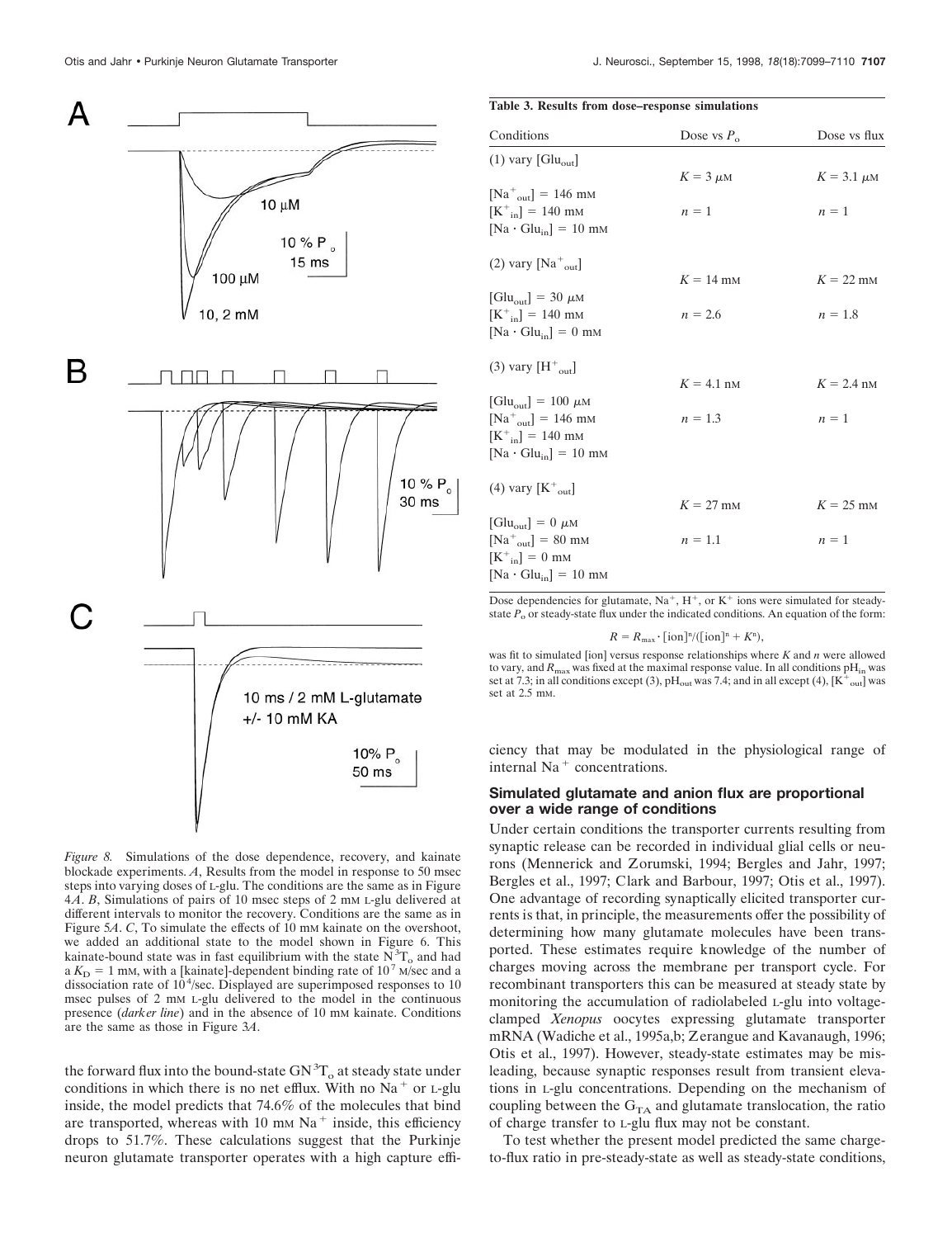

*Figure 9.* Simulations of G<sub>TA</sub> and of the amount of L-glu uptake. A, Simulated G<sub>TA</sub> (*middle set* of *traces*) and net flux of L-glu (*bottom set* of *traces*) to the intracellular compartment in response to a 1- and 100-msec-duration pulse of 2 mM L-glu. The *top set* of *traces* indicates the time course of L-glu presentation. The simulation was performed with no Na<sup>+</sup> or L-glu in the intracellular compartment. *B*, Similar simulation as in *A* but with 10 mm [Na-Glu<sub>in</sub>]. Note the slowing of the  $G_{T\text{A}}$ , as in Figures 1 and 7, and the reduced net flux of L-glu. *C*, The net number of L-glu molecules transported per transporter as a function of the duration of a 2 mM L-glu pulse. The simulation has been performed for the two different internal solutions (0 [Na-Gluout],  $\bullet$ ; 10 mm [Na-Glu<sub>out</sub>],  $\circ$ ) shown in *A* and *B*. The cases in which the predicted number of transported molecules is <1 can be considered as the probability, per transporter, of net accumulation of an L-glu molecule. Note that both axes are on a logarithmic scale. *D*, Shown on a log–log scale, the predicted flux of L-glu ( $\odot$ ) and charge ( $\blacktriangle$ ) per transporter as a function of the duration of a 2 mM pulse of L-glu. To convert  $P_0$  to charge flux, we arbitrarily chose a single channel current of 0.245 fA.

we simulated net L-glu flux and the  $G<sub>TA</sub>$  for a range of durations of 2 mM L-glu pulses. A single channel current amplitude of 0.245 fA was assigned arbitrarily to both conducting states to yield a charge-to-flux ratio previously determined for the Purkinje neuron-specific glutamate transporter EAAT4 (Otis et al., 1997). The number of L-glu molecules transported by each transporter (Fig. 9*D, open circles*) and the number of elementary charges per cycle (Fig. 9*D, filled triangles*) are plotted versus the duration of an L-glu pulse in Figure 9*D*. It is clear that charge transfer and L-glu flux are directly proportional over the range of durations between 0.1 msec and 10 sec. In related simulations, charge-to-flux ratios predicted by the model are also independent of L-glu concentration over the micromolar to millimolar range (data not shown). Thus, the model supports the proposal that charge transfer through the glutamate transporter during synaptic signaling can be used to estimate the number of L-glu molecules transported.

#### **DISCUSSION**

In the present study, experimental measurements of the dynamics of the anion current mediated by the Purkinje neuron transporter have been used to construct a cyclic kinetic model linking the  $G<sub>TA</sub>$ to the transport cycle. It is hoped that this model will be useful for several reasons. First, it may prompt specific experiments aimed at determining the mechanistic link between the  $G<sub>TA</sub>$  and the transport cycle. Second, transporter kinetic properties can be incorporated into more detailed simulations of transmitter diffusion at excitatory synapses on Purkinje neurons. Third, the model provides justification for a simple method of calibrating the amount of glutamate uptake occurring at synapses *in situ*.

As with most models, it is almost certain that more complicated models also could account for the data. It also should be kept in mind that some aspects of the model have been determined arbitrarily. For instance, the binding order of  $L$ -glu and the  $H^+$  is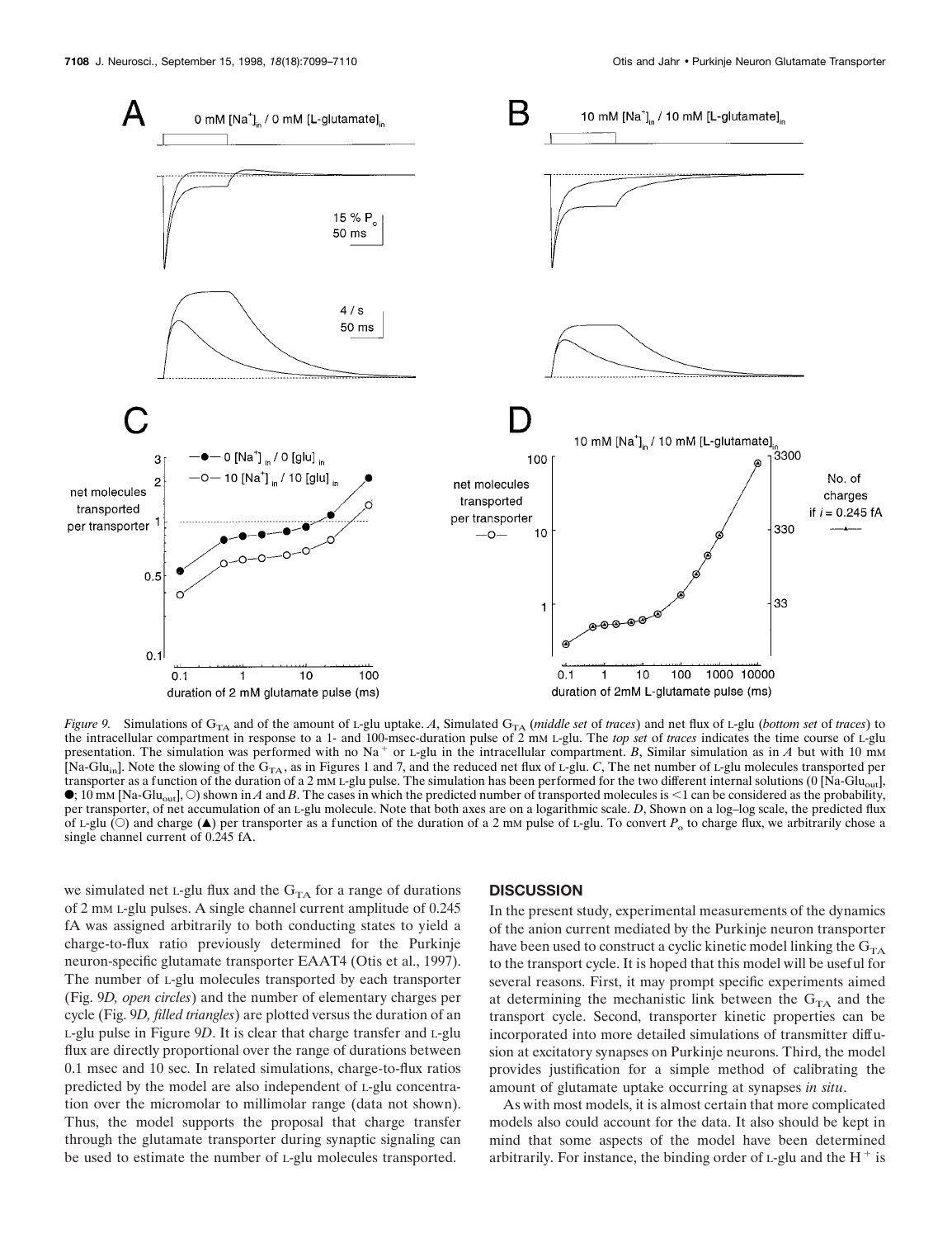not known, and in fact it has been suggested that, rather than the cotransport of a proton, a hydroxyl anion is countertransported (Billups et al., 1996). We chose to incorporate a proton as the pH-changing ion on the basis of data demonstrating that transport of L-cysteine, an amino acid with neutral charge at physiological pH, is not accompanied by intracellular acidification (Zerangue and Kavanaugh, 1996). With regard to binding order, the extremely low concentrations of  $H<sup>+</sup>$  made it difficult to simulate rapid activation of the  $G<sub>TA</sub>$  with a model in which  $H<sup>+</sup>$  binds before L-glu. Controversy also exists regarding the number of  $Na<sup>+</sup>$  ions coupled to the transport cycle. For this reason a similar model was constructed with two  $Na<sup>+</sup>$  binding sites instead of three (Bouvier et al., 1992). Using a slightly different set of rates, this model also represented all of the major features of the data (not shown). It is encouraging, however, that a simple cyclic model incorporating all ion binding steps is able to simulate accurately the dynamics of the  $G<sub>TA</sub>$  under different conditions while also conforming to thermodynamic principles regarding electrochemical flux.

# **Implications for the climbing fiber-elicited synaptic transporter current**

Recently, the glutamate transporter EAAT4 was localized at the electron microscopic level and shown to be present on Purkinje neuron dendrites surrounding postsynaptic densities (Furuta et al., 1997; Tanaka et al., 1997a; Dehnes et al., 1998). There is disagreement regarding the presence of other glutamate transporters: some laboratories report that EAAC1 is also present in Purkinje neurons (Kanai et al., 1995; Furtura et al., 1997) (but see Tanaka et al., 1997a). In light of the localization of EAAT4 near postsynaptic receptors, several kinetic properties of the Purkinje neuron glutamate transporter model are worth considering. The binding rate of  $1.8 \times 10^7$  M/sec in this model is very similar to that suggested for the Purkinje neuron AMPA-type glutamate receptor (1.4  $\times$  10<sup>7</sup> M/sec; Haüsser and Roth, 1997), raising the possibility that binding to the receptors and transporters could occur simultaneously (Diamond and Jahr, 1997). However, climbing fiber-elicited transporter currents rise slowly as compared with the EPSC (2.6 vs 0.3 msec) (Otis et al., 1997), suggesting that some transporters on the Purkinje neuron are activated either with a delay or by a lower concentration of  $L$ -glu or, most likely, by some combination of both. Realistic models incorporating L-glu diffusion and accurate locations, densities, and binding properties of glutamate receptors and transporters will be required to understand the time course of the synaptic transporter current in detail.

The turnover time estimated by the model is very similar to that proposed for the glial transporter EAAT2 (Wadiche et al., 1995b). This minimal turnover time of  $\sim$ 75 msec is considerably slower than the range of estimates of L-glu lifetime in synapses (Clements et al., 1992; Otis et al., 1996). Therefore, multiple cycles of transport would not be expected to occur in response to a single climbing fiber input. In a previous study it was estimated that after release from the climbing fiber terminals  $\sim$ 20% of the transmitter is transported into the postsynaptic neuron (Otis et al., 1997). This slow turnover time and the imperfect efficiency (50–75%) of the Purkinje neuron transporter may account for this small fraction despite the "privileged" localization of the neuronal transporters.

Blocking glutamate transporters at the climbing fiber synapse slows the EPSC (Barbour et al., 1994). Recently, Takahashi et al. (1996) have suggested that selective inhibition of postsynaptic transporters, as opposed to those in the Bergmann glia (Bergles et al., 1997; Clark and Barbour, 1997), also slows the EPSC. In this light, one role for neuronal glutamate transporters localized near postsynaptic densities could be to limit the crosstalk between closely spaced active release sites (Takahashi et al., 1995; Otis et al., 1996) to ensure that each release site is maximally effective.

Given that clearance from the synaptic cleft is much faster than the transporter cycling rate, it seems that the most effective mechanism for potentiation of Purkinje neuron glutamate transporter currents (Kataoka et al., 1997) would not be to increase the turnover rate. Rather, the modulation may involve an increase in the number of functional transporters after phosphorylation (Casado et al., 1993) or recruitment of transporters from intracellular compartments similar to that reported for the GABA transporter (Quick et al., 1997). Interestingly, immunocytochemical data suggest the possibility of a large cytoplasmic pool of EAAT4 glutamate transporters (Tanaka et al., 1997a; Dehnes et al., 1998). The high efficiency of transport after binding (probability of 50–75%, depending on internal  $Na<sup>+</sup>$ ) makes it more likely that a moderate increase in the number of transporters would result in an increase in L-glu clearance.

The apparent dependence of the transporter current on the intracellular  $Na<sup>+</sup>$  concentration was similar to that reported by Barbour et al. (1991). The effects of this  $Na<sup>+</sup>$  dependence on L-glu transport as predicted by the model were striking; maximal turnover rates dropped by 50% in a physiological range of internal  $Na<sup>+</sup>$  concentration. This high affinity for internal Na<sup>+</sup> relative to external  $Na<sup>+</sup>$  may be a key determinant of the ability of this transporter to undergo reversed uptake during ischemic insult. Further study will be required to determine whether this is a common feature of other glutamate transporters.

#### **REFERENCES**

- Arriza JL, Fairman WA, Wadiche JL, Murdoch GH, Kavanaugh MP, Amara SG (1994) Functional comparisons of three glutamate transporter subtypes cloned from human motor cortex. J Neurosci 14:5559–5569.
- Barbour B, Brew H, Attwell D (1991) Electrogenic uptake of glutamate and aspartate into glial cells isolated from the salamander (*Ambystoma*) retina. J Physiol (Lond) 436:169–193.
- Barbour B, Keller BU, Llano I, Marty A (1994) Prolonged presence of glutamate during excitatory synaptic transmission to cerebellar Purkinje cells. Neuron 12:1331–1343.
- Bergles DE, Jahr CE (1997) Synaptic activation of glutamate transporters in hippocampal astrocytes. Neuron 19:1297–1308.
- Bergles DE, Dzubay JA, Jahr CE (1997) Glutamate transporter currents in Bergmann glial cells follow the time course of extrasynaptic glutamate. Proc Natl Acad Sci USA 94:14821–14825.
- Billups B, Rossi D, Attwell D (1996) Anion conductance behavior of the glutamate uptake carrier in salamander retinal cells. J Neurosci 16:6722–6731.
- Bouvier M, Szatkowski M, Amato A, Attwell D (1992) The glial cell glutamate uptake carrier countertransports pH-changing anions. Nature 360:471–474.
- Cammack JN, Rakhilin SV, Schwartz EA (1994) A GABA transporter operates asymmetrically and with variable stoichiometry. Neuron 13:949–960.
- Casado M, Bendahan A, Zafra F, Danbolt NC, Aragón C, Giménez C, Kanner BI (1993) Phosphorylation and modulation of brain glutamate transporters by protein kinase C. J Biol Chem 268:27313–27317.
- Clark BA, Barbour B (1997) Currents evoked in Bergmann glial cells by parallel fibre stimulation in rat cerebellar slices. J Physiol (Lond) 502:335–350.
- Clements JD, Lester RA, Tong G, Jahr CE, Westbrook GL (1992) The time course of glutamate in the synaptic cleft. Science 258:1498–1501.
- Dehnes Y, Chaudhry FA, Ullensvang K, Lehre KP, Storm-Mathisen J, Danbolt NC (1998) The glutamate transporter EAAT4 in rat cerebellar Purkinje cells: a glutamate-gated chloride channel concentrated